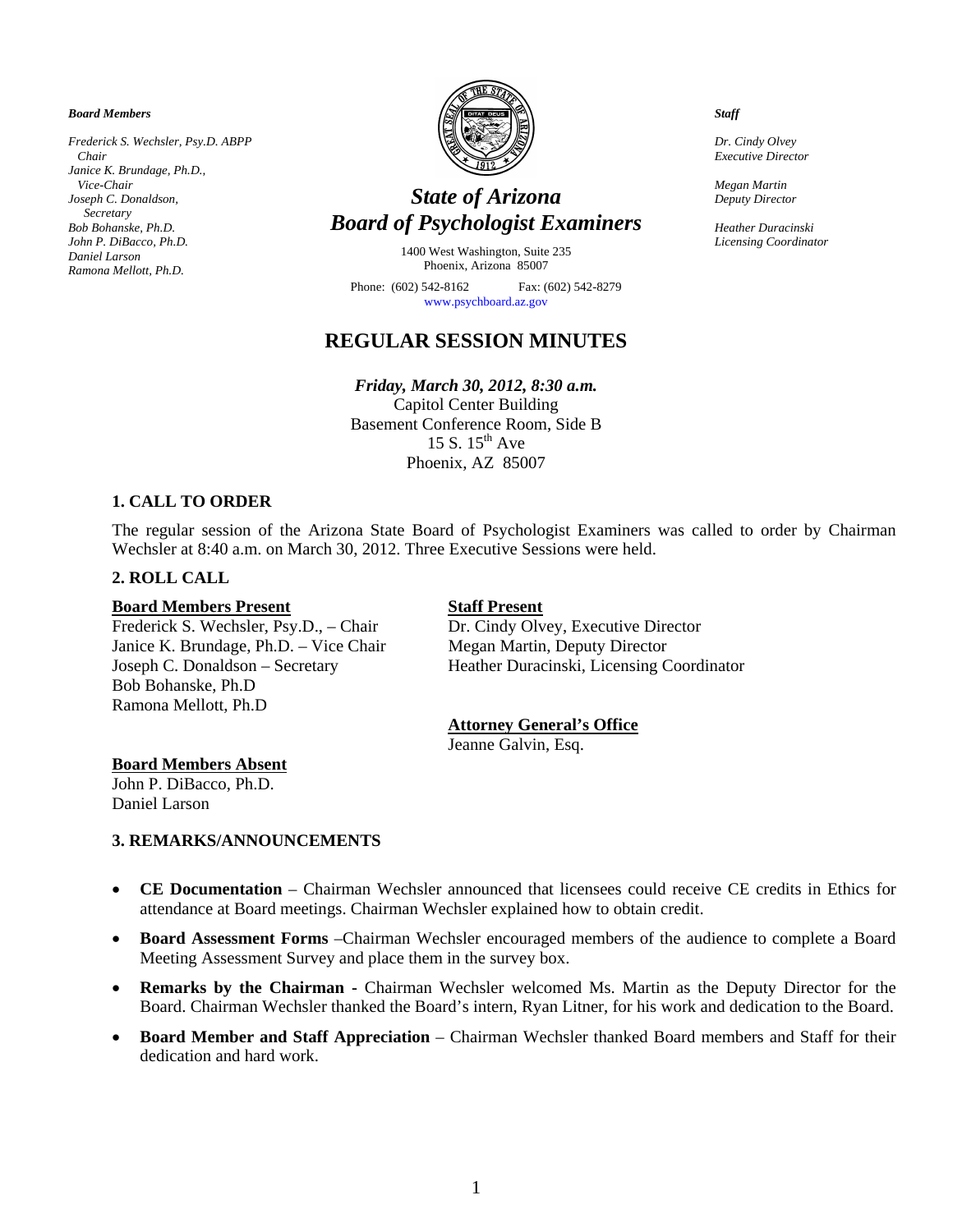# **4**. **CALL TO THE PUBLIC**

Chairman Wechsler invited the public to address the Board. Marilyn Stromsness, Ph.D., Arizona Psychological Association's liaison to the Board, requested to speak and gave an update to the Board.

## **5. COUNSEL REPORT**

Ms. Galvin provided an update to the Board regarding the status of Jean Hodgson, Ed.D. Ms. Galvin reported on the recent pleadings submitted to the Court by Dr. Hodgson. Ms. Galvin stated that Dr. Hodgson has yet to file her opening briefs.

# **6. CONSENT AGENDA - DISCUSSION, CONSIDERATION, AND POSSIBLE ACTION**

Dr. Bohanske made a motion, seconded by Dr. Brundage, to approve the items on the consent agenda. Mr. Donaldson indicated he needed to abstain from voting on minutes as he was not present for those meetings leaving a lack of a quorum to approve the minutes. The above noted minutes were subsequently removed from the consent agenda. The motion carried unanimously (5 -0).

# **(a) APPROVAL OF MINUTES**

- Regular Session Minutes- February 3 & 4, 2012
- Executive Session Minutes-February 3, 2012

#### **(a) DISCUSSION/DECISION REGARDING PSYCHOLOGY APPLICATIONS**

**i. REQUESTING APPROVAL TO TAKE EXAM**  Felicia Acton, Psy.D.

### **ii. REQUESTING APPROVAL FOR EXAM AND LICENSURE**

 Raymond Beckman, Psy.D. Shannon Chavez, Psy.D. Dorsey Demapan Diaz, Psy.D. Justine Majeres, Psy.D. Sarah Opuroku, Psy.D. Christine Sparacino, Ph.D.

**iii. REQUESTING APPROVAL OF LICENSURE BY WAIVER**  Phillip Gable, Ph.D. Jamie Kenney, Ph.D.

- **vi. REQUESTING APPROVAL OF SUPERVISED PROFESSIONAL PSYCHOLOGY EXPERIENCES AND LICENSURE** William Beverly, Ph.D.
- **v. REQUESTING APPROVAL OF LICENSURE BY CREDENTIAL**  Maria Landa, Ph.D., CPQ
- **(b) DISCUSSION/DECISION REGARDING APPLICATIONS FOR LICENSURE OF BEHAVIOR ANALYSTS BY CERTIFICATION**  Nicholas Miles, M.S., BCBA
- **(c) REQUEST FOR EXTENSION OF TIME TO TAKE EPPP EXAM FROM MELISSA INMAN, Ph.D.**
- **(d) EXECUTIVE DIRECTOR'S REPORT**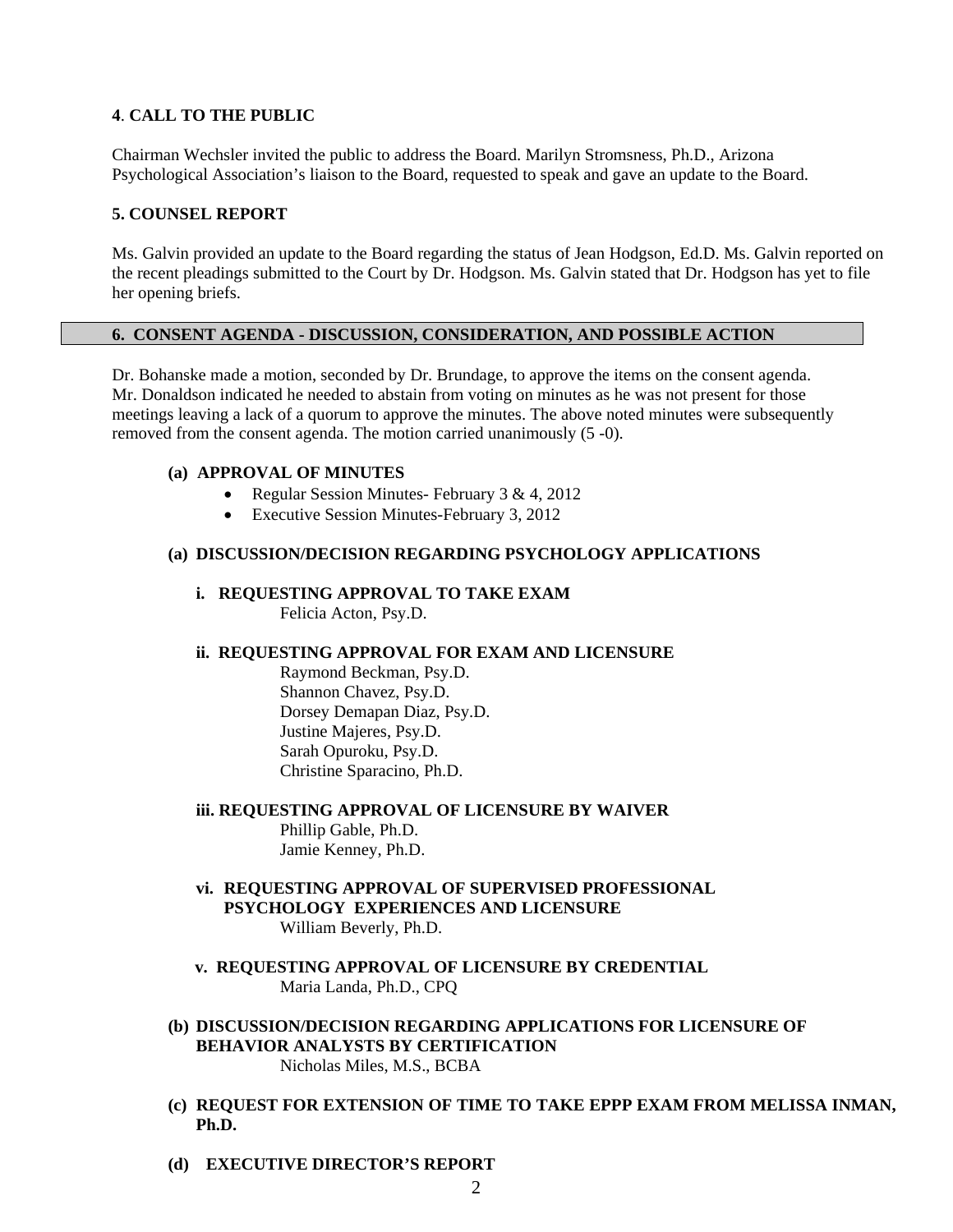# **(e) INVESTIGATIONS REPORT**

#### **(f) LICENSING REPORT**

# **7. DISCUSSION, CONSIDERATION, AND POSSIBLE ACTION REGARDING INVESTIGATIONS**

#### **RFI 11-27, Dr. Karp, Ph.D.**

Dr. Bohanske provided a summary to the Board and stated that this complaint was initiated by the Board. Dr. Karp and her legal counsel, Mark Harrison and Kathy O'Meara, were present. Mr. Harrison requested to speak, made a statement to the Board and answered Board members' questions. Mr. Harrison detailed the circumstances surrounding Dr. Karp's behavior at the July 13, 2011, Complaint Screening Committee meeting. Mr. Harrison elaborated on the rehabilitative measures that Dr. Karp engaged in and on her current treatment. Mr. Harrison provided information regarding Dr. Karp's ability to practice as a psychologist.

Dr. Karp requested to speak, made a statement to the Board and answered Board members' questions. Dr. Karp indicated that the November 5, 2010, Board meeting is not an issue. Dr. Karp elaborated on the circumstances surrounding her behavior at the July 13, 2011, Complaint Screening Committee meeting.

At 9:07 a.m., Dr. Bohanske made a motion, seconded by Dr. Brundage, to go into Executive Session to discuss confidential records and to obtain confidential legal advice. The motion carried unanimously (5- 0). Open session reconvened at 9:48 a.m.

Mr. Donaldson made a motion, seconded by Dr. Brundage, to dismiss RFI 11-27 as Board members found no evidence of violation of statute or rule by the Licensee. Board members' and the Licensee agreed that Licensee would voluntarily provide reports to the Board on her recovery and progress. The motion carried on a roll call vote (5-0).

#### **RFI 11-17, Marta DeSoto, Ph.D.**

Dr. Brundage provided a summary to the Board and stated that this complaint was initiated by the Board based on information provided to the Board. Dr. DeSoto and her legal counsel, Michael Kimerer, were present. Mr. Kimerer requested to speak, made a statement to the Board and answered Board members' questions. Mr. Kimerer elaborated on the timeline regarding Dr. DeSoto's employment history with the Department of Corrections and her interactions with her now fiancé, inmate, J.W.

Dr. DeSoto requested to speak, made a statement to the Board and answered Board members' questions. Dr. DeSoto elaborated on the number of inmates that she was working with while employed at the Department of Corrections. Dr. DeSoto reminded Board members that at the time that she had interaction with inmate, J.W., at the Department of Corrections, she was not licensed as a psychologist. Dr. DeSoto stated that she was not J.W.'s treating therapist.

Board members deliberated and expressed concern regarding Dr. DeSoto's lack of insight regarding multiple relationships. Board members expressed concern that Dr. DeSoto did not consult with colleagues before entering into a personal/romantic relationship with J.W.

After deliberation, Dr. Brundage made a motion, seconded by Dr. Mellott, to offer a non-disciplinary Consent Agreement and Order for 8 hours of continuing education in multiple relationships to be completed within 6 months and that the continuing education can be used for 2011-2013 renewal cycle. Dr. DeSoto shall also submit her continuing education information for the current and previous licensing cycles to the Board for review. The motion carried on a roll call vote (5-0).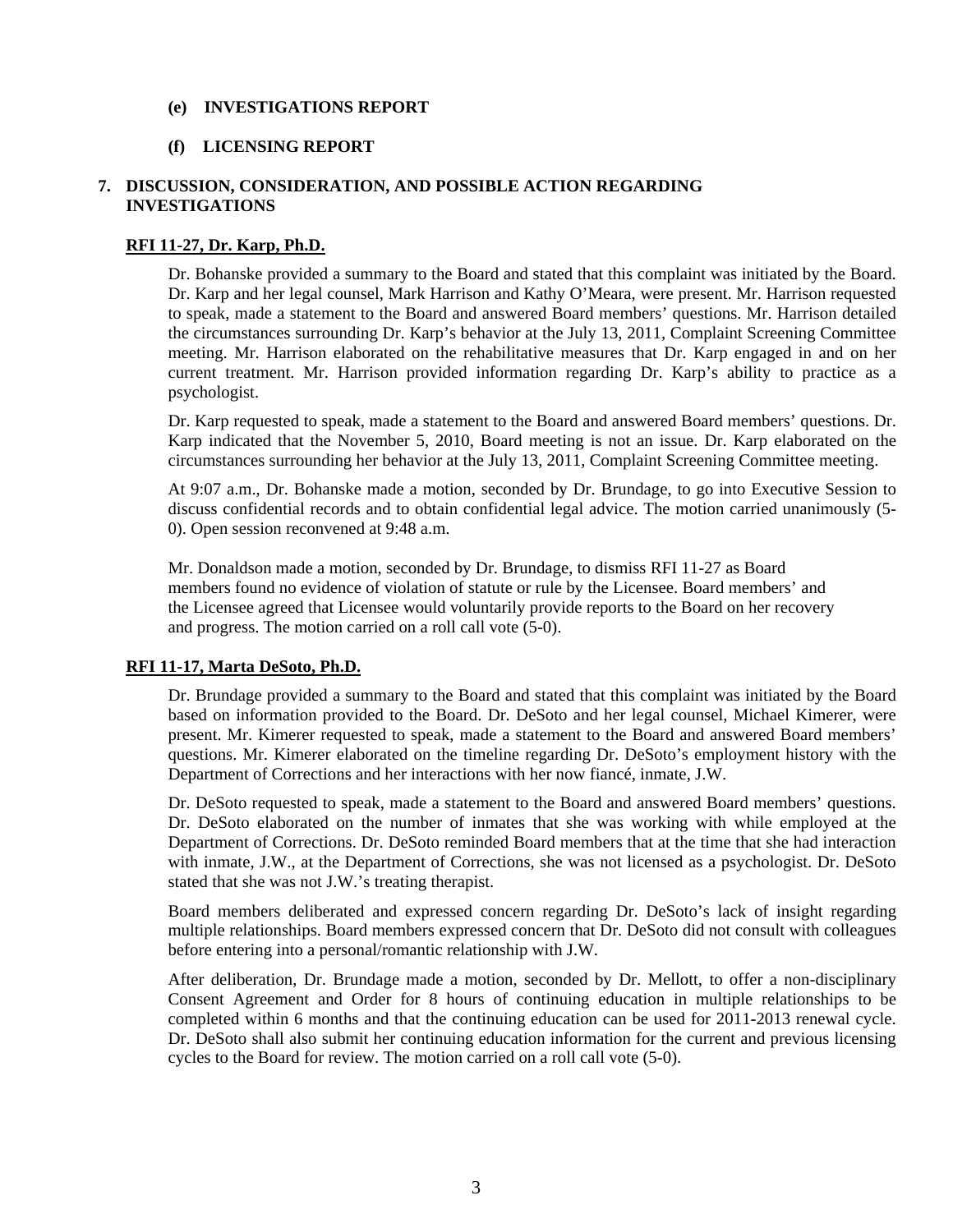# **RFI T-11-21 & T-11-28, Jeffrey Fannin, Ph.D.**

Dr. Bohanske provided a summary to the Board and stated that the Board will be hearing two complaints simultaneously against Dr. Fannin. Dr. Bohanske stated that Dr. Fannin is not a licensed psychologist but it has been alleged that he provides psychological services. Dr. Fannin and his legal counsel, Ken Chase, were present. Mr. Chase requested to speak, made a statement to the Board and answered Board members' questions. Mr. Chase stated that Dr. Fannin does not provide psychological services and does not hold himself out to be a psychologist. Mr. Chase elaborated stating that Dr. Fannin has not violated the injunction filed by the Board Effective January 4, 2011.

Board members recognized that neither the complainant for RFI T-11-21 nor the complainant for RFI T-11-28 were present.

At 10:55 a.m., Mr. Donaldson made a motion, seconded by Dr. Mellott, to go into Executive Session to obtain confidential legal advice. The motion carried unanimously (5-0). Open session reconvened at 11:09 a.m.

Board members' asked Dr. Fannin if he is currently certified to practice brain mapping. Dr. Fannin responded stating that he is no longer certified and stated that his website is not up to date regarding his certification status. Board members questioned Dr. Fannin as to whether he provides diagnoses. Dr. Fannin responded stating that he provides information regarding brainmapping and neurofeedback only.

Board members deliberated and expressed concern that Dr. Fannin's website is not current. Board members expressed concern that Dr. Fannin let his certification as a neurofeedback provider expire. Board members expressed concern regarding Dr. Fannin's intake form. Board members determined that Dr. Fannin has not violated the Permanent Injunction filed by the Board which became effective January 4, 2011.

After deliberation, Dr. Bohanske made a motion, seconded by Dr. Mellott, to issue Dr. Fannin a Memorandum of Understanding restricting Dr. Fannin from providing psychological services and requiring Dr. Fannin to update his website and intake form. Motion carried on a roll vote (5-0).

# **RFI 11-20, D.J. Gaughan, Ph.D.**

Dr. Brundage provided a summary to the Board. Dr. Gaughan and his legal counsel, Faren and Vera Akins, were present. Mr. Akins requested to speak, made a statement to the Board and answered Board members' questions. Mr. Akins provided information regarding the complaint stating that it is a complicated case which involves another professional. Mr. Akins detailed the substance of the complaint including the fact that it is a forensic case.

Dr. Gaughan requested to speak, made a statement to the Board and answered Board members' questions. Dr. Gaughan elaborated on office procedures he has recently implemented including not providing forensic services until payment is received and relying on his secretary to double check all draft reports to ensure that a draft statement is included on the report.

Board members deliberated. Board members expressed concern regarding the lack of a draft statement on the report that was submitted to the Court. Board members expressed concern that Dr. Gaughan may have practiced outside the scope of his expertise including statements in his report about prescription drugs. Board members recognized Dr. Gaughan's experience in forensic psychology and his many years of providing services to the Court.

After deliberation, Dr. Bohanske made a motion, seconded by Dr. Brundage, to dismiss RFI 11- 20 as Board members found no evidence of violation of statute or rule by the Licensee. The motion carried on roll call vote (5-0).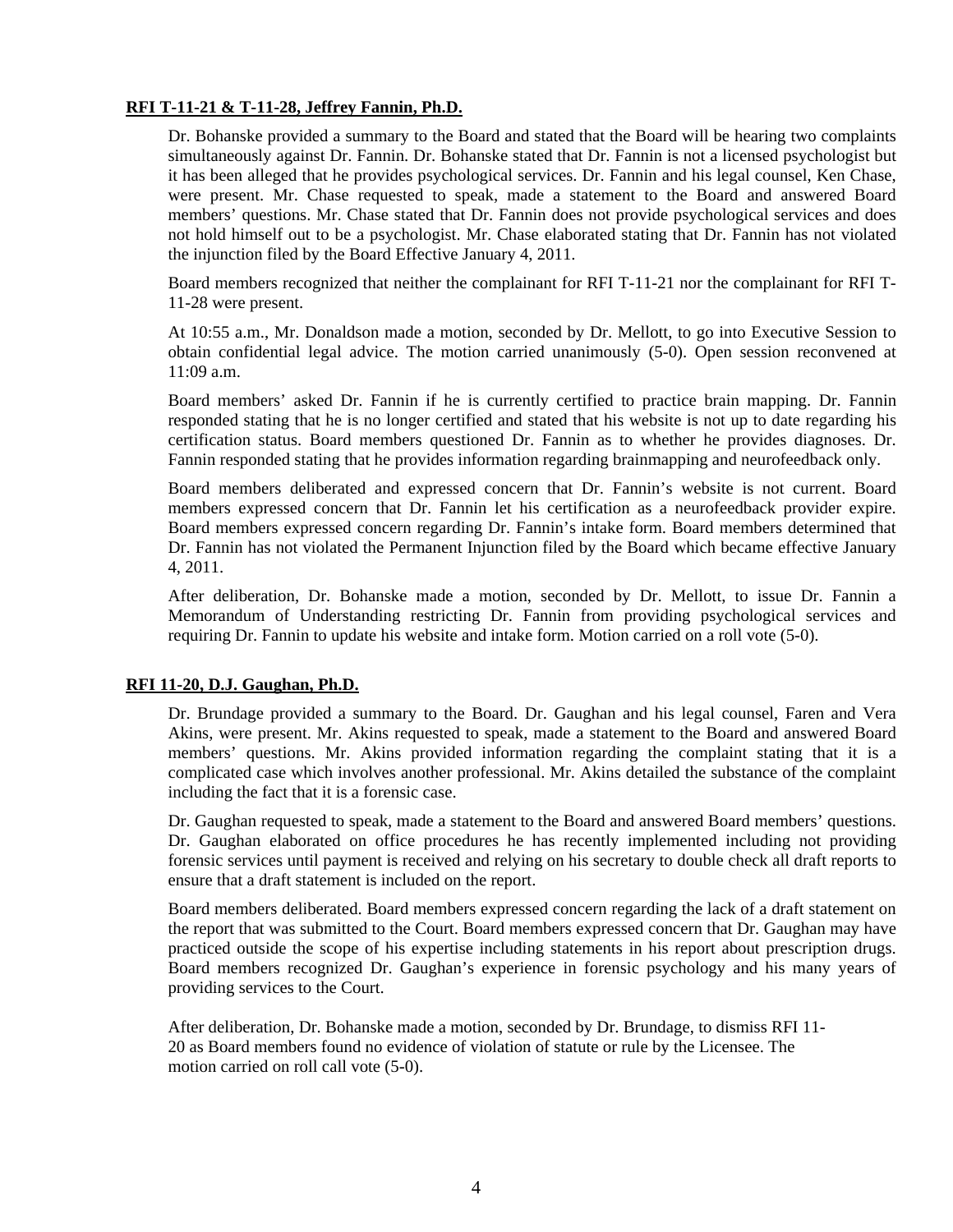# **8. DISCUSSION, CONSIDERATION, AND POSSIBLE ACTION CYNTHIA HOARD, Ed.D. REQUEST FOR REACTIVATION OF HER MEDICAL INACTIVE STATUS LICENSE**

Dr. Mellott provided a summary to the Board. Dr. Mellott elaborated on documentation provided by Dr. Hoard.

After deliberation, Dr. Mellott made a motion, seconded by Dr. Bohanske, to approve Dr. Hoard's request to reactivate her license. The motion carried 5-0.

# **9. DISCUSSION, CONSIDERATION, AND POSSIBLE ACTION REGARDING DR. DONALD DURHAM'S COMPLIANCE WITH BOARD ORDER NO. 10-29 AND HIS REQUEST FOR TERMINATION OF PROBATION**

Ms. Martin provided a summary to the Board. The Licensee was not present. The Board determined that Dr. Durham complied with the terms of the Board Order (No. 10-29). After deliberation, Dr. Mellott made a motion, seconded by Dr. Bohanske to approve Dr. Durham's request to be released from probation for Board Order No. 10-29. The motion carried 5-0.

# **10. DISCUSSION, CONSIDERATION, AND POSSIBLE ACTION REGARDING PSYCHOLOGISTS WHO SUBMITTED CONTINUING EDUCATION MATERIALS LATE AS WELL AS DR. HARDIN'S REQUEST TO RETIRE HIS LICENSE**

#### a. Oscar Hardin, Ph.D.

Dr. Brundage provided a summary to the Board. Dr. Hardin was not present. Dr. Brundage elaborated that Dr. Hardin was randomly selected to submit his 2009-2011 Continuing Education (CE) as part of the 2011-2013 renewal cycle audit. Dr. Brundage stated that Dr. Hardin did not submit his CE by the deadline. The Continuing Education Committee voted to refer Dr. Hardin to the full Board for violation of A.R.S. §32-2061(13)(bb). Board members deliberated and determined that Dr. Hardin's CE met the statutory requirements. After deliberation, Dr. Bohanske made a motion, seconded by Mr. Donaldson to approve Dr. Hardin's request to retire his license. The motion carried 5-0.

# b. David Prince, Psy.D.

Dr. Brundage provided a summary to the Board. Dr. Brundage stated that Dr. Prince was randomly selected to submit his 2009-2011 Continuing Education (CE) as part of the 2011-2013 renewal cycle audit. Dr. Brundage elaborated that Dr. Prince did not complete the required CE by April 30, 2011, but instead completed it by August 2011. The Continuing Education Committee voted to refer Dr. Prince to the full Board for violation of A.R.S. §32-2061(13)(bb).

Dr. Prince was present, requested to speak and made a statement to the Board. Dr. Prince explained procedures that he has utilized to ensure that he completes future CE in a timely manner.

On Dr. Prince's 2011-2013 renewal application, he answered yes to question # 15 stating that he had completed the required CE. His original application was not initialed, so Board staff contacted him asking him to return the form with his initials, which he did:

15. By April 30, 2011, will you have completed the required 60 hours of Continuing Education (CE), or the pro-rated amount if your are newly licensed, 40 hours of which must be in Category I, with 4 of those hours in ethics and 4 hours in either child abuse or domestic violence? (Inactive licensees or those requesting inactive status do not have to attach an explanation for answering "no.") Documentation of CE hours should not be submitted with this Application for License Renewal form, pursuant to A.A.C. R4-26-207(G).

*NOTE: Pursuant to A.A.C. R4-26-207(H), the Board may deny renewal or take other disciplinary action against a licensee who fails to obtain or document required CE hours. The Board may discipline a licensee who commits fraud, deceit, or misrepresentation regarding CE hours. \_\_\_\_\_\_\_\_\_\_ (please initial acknowledging your understanding).* 

Board members expressed concern that Dr. Prince provided a false statement on the 2011-2013 renewal application. Board members expressed concern regarding Dr. Prince's failure to initial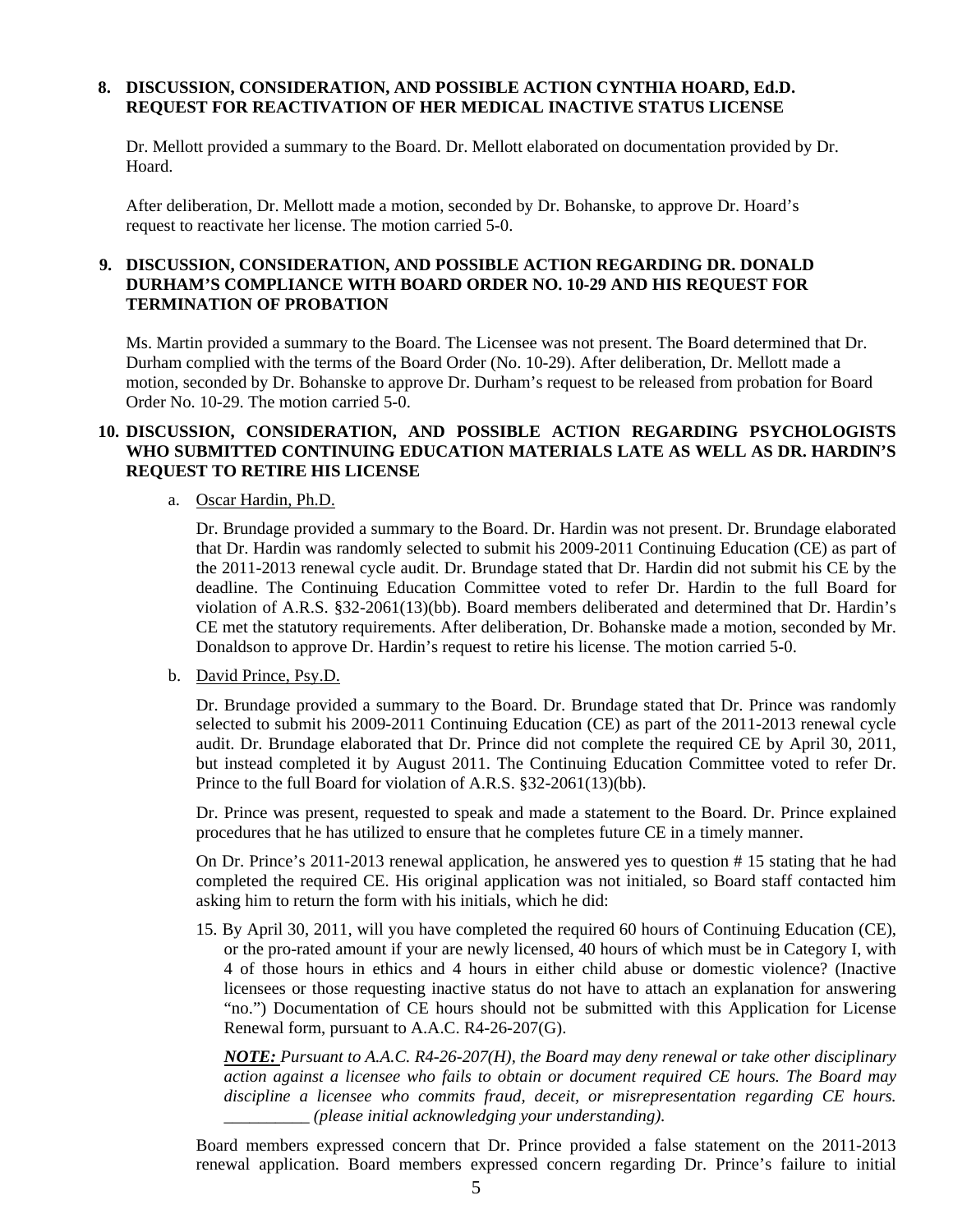question #15 originally but responded and initialed after Board staff contacted him. Board members considered the measures Dr. Prince is utilizing to ensure that he completes his CE in a timely manner.

After deliberation, Dr. Wechsler made a motion, seconded by Dr. Bohanske to open a complaint against Dr. Prince for violation of A.R.S.  $\S 32-2061(i)(bb)$  for making a fraudulent or untrue statement to the board or its investigators, staff or consultants and for failing to furnish information in a timely manner to the board or its investigators or representatives if requested or subpoenaed by the board as prescribed by this chapter. The motion included simultaneously offering Dr. Prince a Letter of Concern. If Dr. Prince accepts, signs and returns the Letter of Concern to the Board office, the complaint will be closed. The motion carried 5-0.

c. Larry Pristo, Ph.D.

Dr. Brundage provided a summary to the Board. Dr. Pristo was not present. Dr. Brundage elaborated that Dr. Pristo was randomly selected to submit his 2009-2011 Continuing Education (CE) as part of the 2011-2013 renewal cycle audit. Dr. Brundage stated that Dr. Pristo did not submit his CE by the deadline. The Continuing Education Committee voted to refer Dr. Hardin to the full Board for violation of A.R.S. §32-2061(13)(bb).

Board members deliberated and determined that Dr. Pristo had completed his CE in a timely fashion but failed to submit it to the Board office in a timely fashion. Board members deliberated Dr. Pristo's written statement explaining the reason for his late submission.

After deliberation, Dr. Mellott made a motion, seconded by Mr. Donaldson, to invite Dr. Pristo to a future meeting of the Board to obtain further clarification regarding his late submission. The motion carried 5-0.

# **11. DISCUSSION, CONSIDERATION, AND POSSIBLE ACTION REGARDING UPDATE ON LEGISLATION**

Dr. Olvey provided a summary to the Board. Dr. Olvey stated that there are no new updates regarding the various bills the Board office has been tracking. Board members had no questions.

# **12. DISCUSSION, CONSIDERATION, AND POSSIBLE ACTION REGARDING INTERNSHIP SUPERVISION PROVIDED BY DR. EDWARD LOVEJOY**

Dr. Olvey provided a summary to the Board. Board members acknowledged that Dr. Lovejoy was not present. It was the consensus of the Board to table this matter to a future meeting of the Board and clarified that the Board requests Dr. Lovejoy's presence.

# **13. NEW AGENDA ITEMS FOR FUTURE MEETINGS**

Dr. Mellott requested that a discussion item be placed on a future agenda of the Board regarding Licensee compliance of meeting continuing education requirements and action the Board can take to make Licensee's aware.

Dr. Wechsler requested that a discussion item be placed on a future agenda of the Board regarding internship supervisors and their role as supervisors.

# **14. INFORMAL INTERVIEW - Kimi Wright, Ph.D. RFI NO. 11-04 DISCUSSION, CONSIDERATION AND POSSIBLE ACTION RELATING TO ALLEGATIONS OF UNPROFESSIONAL CONDUCT, PROPOSED FINDING OF FACT, CONCLUSIONS OF LAW, POSSIBLE DISCIPLINE AND/OR OFFER OF A CONSENT AGREEMENT OR REFERRAL TO A FORMAL HEARING**

 Chairman Wechsler reviewed Informal Interview procedures. Dr. Wright and her legal counsel, Charles Hover III, were present. Chairman Wechsler swore in Dr. Wright and Mr. Hover. Dr. Wright requested to speak and made a statement to the Board. Dr. Wright stated that she has voluntarily completed additional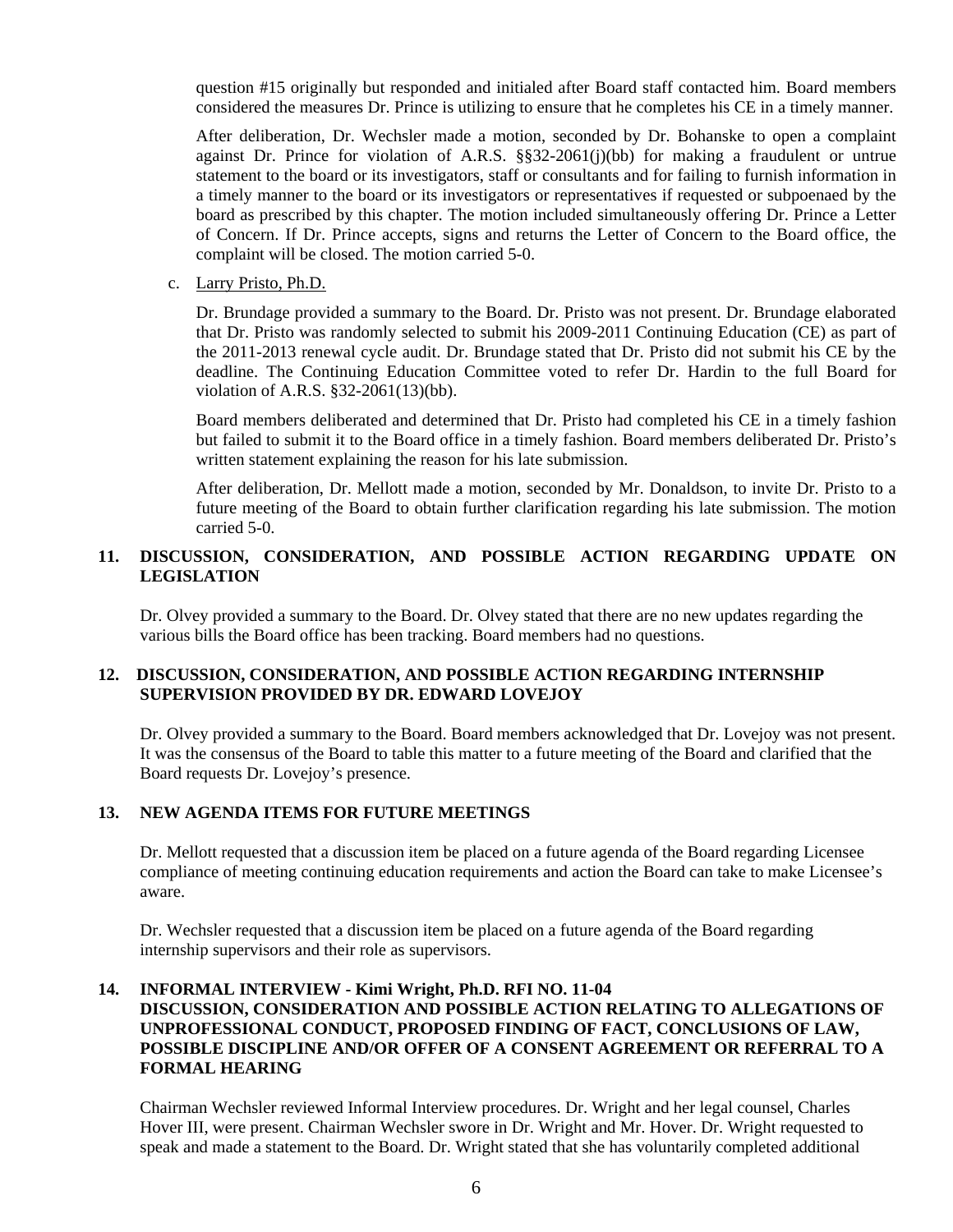continuing education. Mr. Hover requested to speak and made a statement to the Board. Mr. Hover stated the he continues to object to the Board's assertion of subject matter jurisdiction in this case nevertheless, Mr. Hover stated that Dr. Wright overstepped her scope of practice by providing services in a forensic case. Mr. Hover stated that Dr. Wright will not accept forensic cases in the future and that Dr. Wright is willing to enter into a Consent Agreement.

 Dr. Mellott provided an overview of the case to the Board. The Complainant (biological Mother) was present and request to speak. Dr. Wechsler swore in the Complainant. The Complainant made a statement to the Board. The Complainant asserted that Dr. Wright was biased and continues to provide services to the Court including providing testimony in an upcoming court date. The Complainant stated that Dr. Wright has refused to keep her informed and has ignored facts of the case.

 Board members asked Dr. Wright if she is still involved in the case. Dr. Wright stated that she has not provided services for this case for a couple of years. Further, she has not been subpoenaed to testify and, if subpoenaed, she would petition the Court to quash the subpoena.

 A member of the public, A.J. (biological Father), was present and requested to speak. Dr. Wechsler swore in A.J. who made a statement to the Board. He stated that Dr. Wright has helped the minor children in this case and has not been biased. Additionally, he stated that all of Dr. Wright's services were billed under his insurance.

 Kathleen Miholic, Parenting Coordinator in this case, was present and requested to speak. Dr. Wechsler swore in Ms. Miholic. Ms. Milholic elaborated that she provided A.J. with three referrals and that A.J. chose Dr. Wright to provide counseling. Ms. Miholic confirmed that she and Dr. Wright share office space but do not have a personal relationship. Ms. Miholic confirmed that Dr. Wright submitted reports to her regarding the minor children's therapy. Ms. Miholic stated that, as the Parenting Coordinator in this case, she does not need authorization from Mother or Father to gain access to the minor children's records. Ms. Miholic asserted that the court had removed the minor children from the Mother's care before she or Dr. Wright were involved in this case.

 At 1:57 p.m., Mr. Donaldson made a motion, seconded by Dr. Bohanske to go into executive session to obtain confidential legal advice from the Board's attorney. The motion carried 5-0. Open session reconvened at 2:07 p.m.

 After deliberation, Dr. Mellott made a motion, seconded by Dr. Wechsler, to issue Dr. Wright a Consent Agreement and Order for violation of A.R.S.  $\S$ §32-2061(13)(g)(h)(dd) for engaging or offering to engage as a psychologist in activities not congruent with the psychologist's professional education, training and experience by providing forensic services without appropriate training, for failing or refusing to maintain and retain adequate business, financial or professional records pertaining to he psychological services provided to a client by billing for services that were not provided and for violating an ethical standard adopted by the Board, American Psychological Association Ethical Principles of Psychologists and Code of Conduct 2.01 by practicing outside of her area of competence. The motion included Dr. Wright to complete 24 hours of continuing education in forensics within the next two years. Continuing education may be used as part of the required hours for the 2011-2013 renewal cycle. Dr. Wright must submit her continuing education to Board staff for approval. The motion included restricting Dr. Wright's practice to include requiring Dr. Wright to refrain from practicing in the area of forensics for at least two years and if she engages in forensics after two years, Dr. Wright will be required to undergo re-specialization to include a supervised practicum and internship in forensic training. The motion carried on a roll call vote 5-0.

# **15. NEW AGENDA ITEMS FOR FUTURE MEETINGS**

Dr. Brundage requested that the Board consider the psychologist and public member vacancy on the Board. It was the consensus of the Board to send a letter to the Governor's office under Dr. Wechsler's signature.